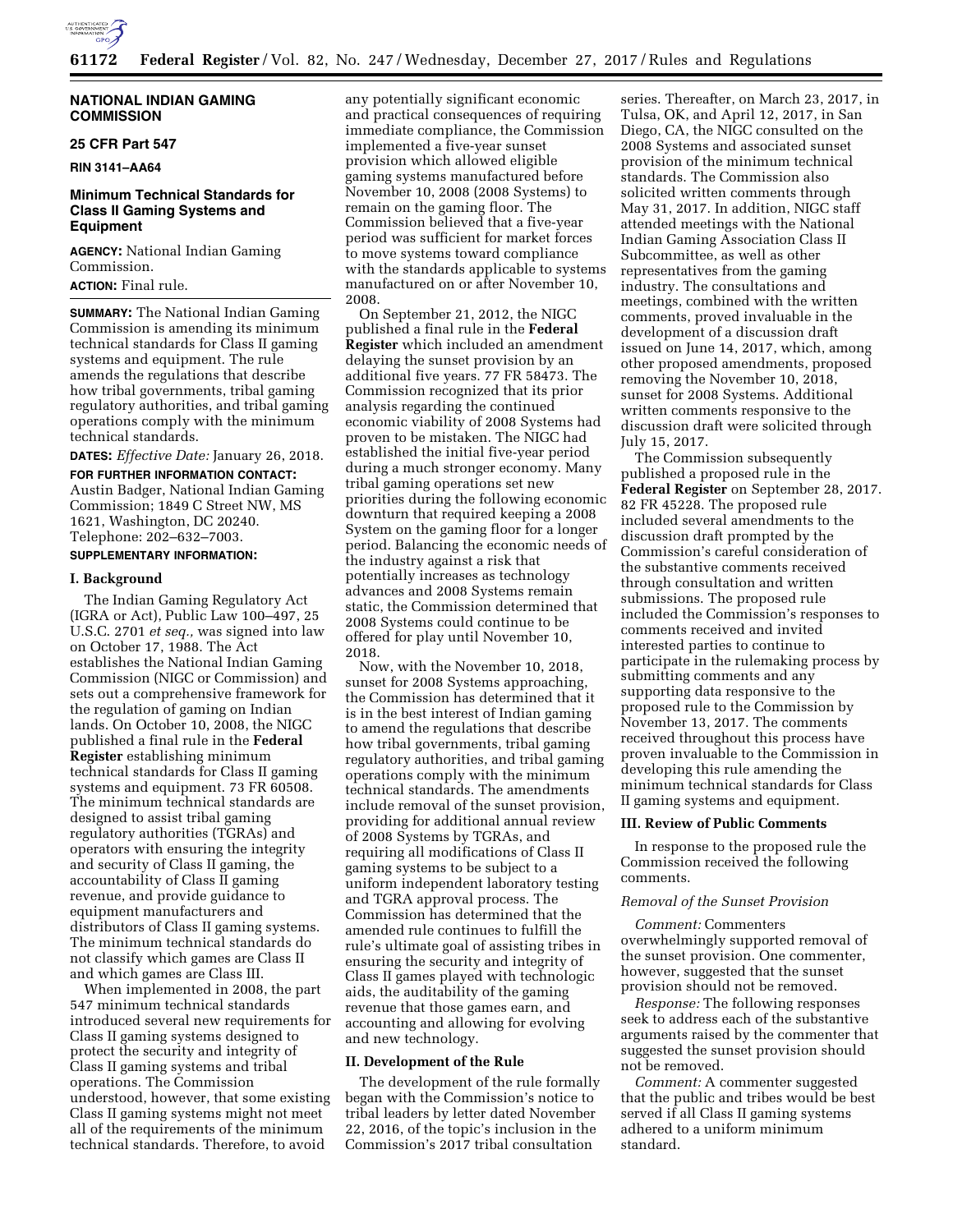*Response:* The Commission acknowledges that the rule permits the continued existence of two sets of minimum standards for Class II gaming systems—one for 2008 Systems and one for systems manufactured after November 10, 2008. The Commission disagrees, however, that a uniform minimum standard is necessary to best serve the needs of the public and tribes.

First and foremost, the Commission's minimum technical standards are just that—minimums. The standards implemented by tribes applicable to gaming operations within their lands are not required nor intended to be uniform. Each tribe is empowered and encouraged to implement additional or more stringent tribal standards applicable to Class II gaming systems operating within their lands. IGRA and the Commission recognize that tribes have the primary responsibility for regulating Class II gaming within their lands. A stated purpose of IGRA is to promote tribal economic development, self-sufficiency, and self-government. 25 U.S.C. 2702(1). The minimum technical standards are therefore designed to give TGRAs the primary role in approving Class II gaming systems and modifications.

The Commission's minimum technical standards represent the standards that, in the Commission's judgment, are best able to assist TGRAs with ensuring the integrity and security of Class II gaming, ensuring the accountability of Class II gaming revenue, and providing guidance to equipment manufacturers and distributors of Class II gaming systems. Importantly, the minimum technical standards are one component of a regulatory framework that includes the Commission's minimum internal control standards (MICS). 25 CFR part 543. The Commission endeavored to place all minimum requirements for the design, construction, and implementation of Class II gaming systems into the minimum technical standards and all minimum requirements for the operation of such systems, and the authorization, recognition, and recordation of gaming and gaming-related transactions into the MICS. The MICS apply uniformly to the operation of all Class II gaming, irrespective of Class II gaming system manufacture date.

The Commission's minimum technical standards and MICS make meaningful the Commission's monitoring, inspection, and examination authority. 25 U.S.C. 2706(b). Without such minimums, the Commission would be required to independently evaluate, at significant

expense, the technical standards and internal controls implemented by each tribe to determine whether each tribe's technical standards and internal controls adequately protected the security and integrity of Indian gaming. With such minimums, the Commission can efficiently evaluate a tribal gaming operation by verifying that the operation adheres to standards and controls that meet or exceed Commission minimums. Thus, the Commission has long maintained that it has a regulatory interest in a uniform set of minimum standards—an interest that includes the efficient administration of its monitoring, inspection, and examination authority.

In 2008, 2012, and now, the Commission has sought to balance its interest in a uniform set of minimum standards against the economic impact of applying those standards to systems manufactured before the standards were in place. The Commission recognizes that despite being initially certified to a subset of the standards applicable to newer systems, 2008 Systems have continued to operate within the overall regulatory framework in a manner that protects the security and integrity of Indian gaming. The Commission credits tribes, TGRAs and manufacturers for, as the Commission acknowledged in 2012, the relatively few problems to the patron or the gaming operations attributable to 2008 Systems. In balance, the Commission has determined that the continued operation of 2008 Systems is in the best interest of Indian gaming provided that such systems are subject to additional annual review by TGRAs. The Commission is fully prepared, however, to revisit the minimum technical standards, including those applicable to 2008 Systems, if necessary to address any threat to the integrity of Class II gaming systems and equipment.

Finally, the Commission acknowledges that it has previously expressed concern regarding risks that potentially increase as technology advances and 2008 Systems remain static. The Commission now recognizes, however, that 2008 Systems have generally not remained static, but instead have been modified over time in compliance with existing regulations. Repair and replacement of individual components of Class II gaming systems have been and continue to be permitted. Modification of components of 2008 Systems also continue to be permitted provided the TGRA determines that the modification either maintains compliance with the requirements for 2008 Systems or increases compliance with the requirements for newer systems. The rule seeks to continue to

facilitate the on-going modification of 2008 Systems as needed to respond to developments in technology with the goal of increased compliance with the requirements for newer systems.

*Comment:* A commenter suggests that the economic needs of tribes considered by the Commission in 2008 and 2012 are no longer applicable.

*Response:* The Commission has determined that, while the significance of the economic factors considered by the Commission in 2008 and 2012 has decreased over time, economic factors remain applicable. As noted previously, 2008 Systems have generally been modified over time towards increased compliance with the standards for newer systems. Thus, the economic impact of the sunset provision, if left in place, is the cost of the remaining modifications needed to bring the system into compliance with the standards for newer systems. The Commission notes that tribes, as the customers of Class II gaming systems and equipment, will ultimately incur those costs.

The Commission also recognizes that the economic health of the Indian gaming industry as a whole, which includes both Class II and Class III gaming, is not representative of the economic health of individual Indian gaming operations that may be affected by the sunset provision. Indian gaming operations vary in size and measures of economic success. The Commission and staff engaged extensively with the tribal gaming industry on the continued use of 2008 Systems and heard the costs of complying with the sunset provision would fall primarily on the tribes least able to afford it. Additionally, the Commission received many comments asserting that failing to remove the sunset provision would cause significant economic harm to tribes.

*Comment:* A commenter suggests that removal of the sunset provision would have anti-competitive effects. The commenter suggests that manufacturers that maintain obsolete 2008 Systems are economically rewarded while new market entrants are punished.

*Response:* The Commission notes that IGRA, as informed by consultation with tribes, forms the basis for all Commission regulations. Nevertheless, the Commission does not agree that removal of the sunset provision has a significant anti-competitive effect. Importantly, the rule brings parity to the independent testing laboratory requirements for 2008 Systems and newer systems. All modifications to a Class II gaming systems are now required to be tested against the standards for newer systems. And,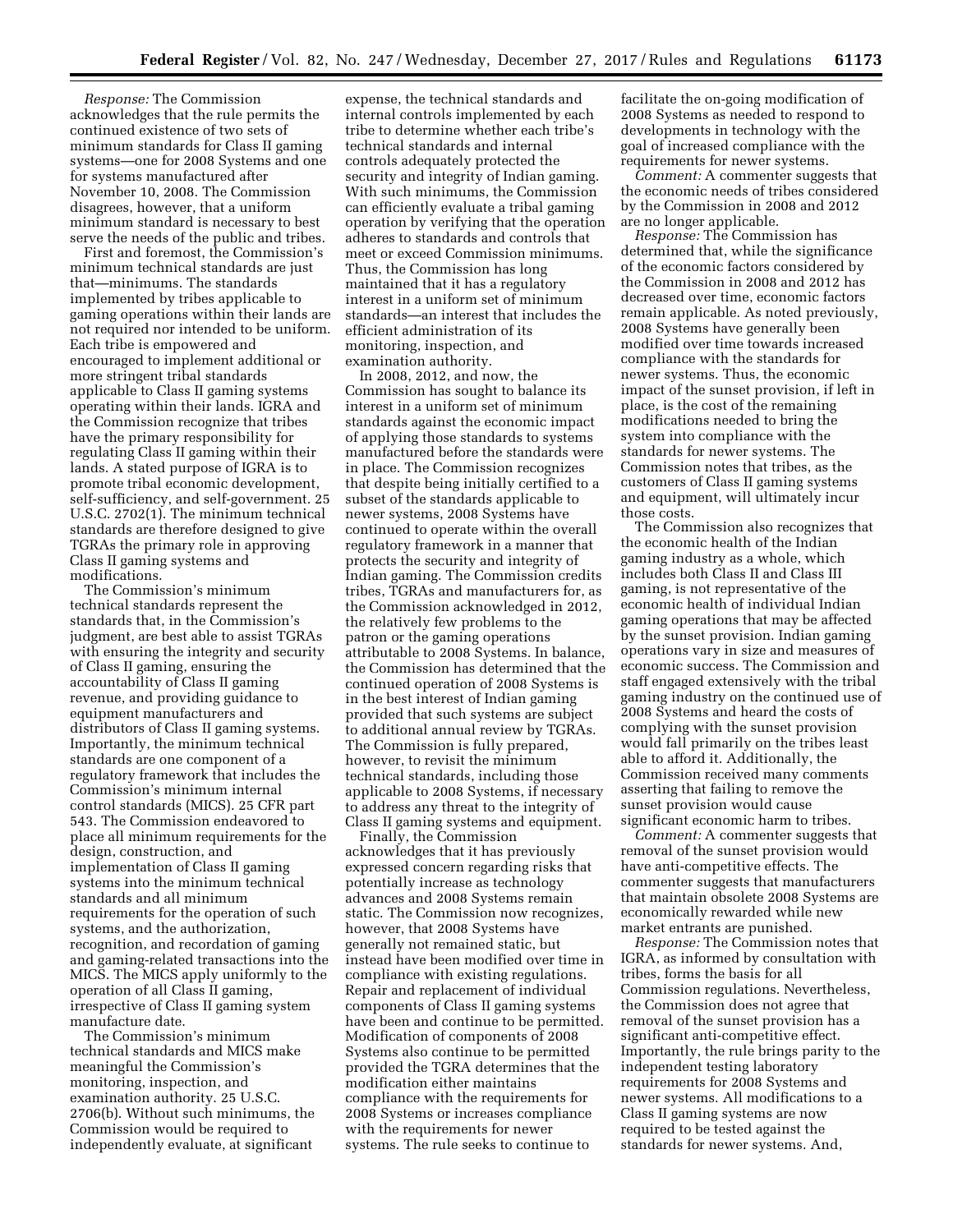while TGRAs retain the authority to approve a modification to a 2008 System that maintains compliance with 2008 System standards, 2008 Systems are also subject to an additional annual review which is not applicable to newer systems.

In addition, the minimum technical standards are not intended to render any particular Class II gaming system technology ''obsolete.'' The minimum technical standards require the implementation of certain features which may be implemented by a wide array of technology. The minimum technical standards are intended to provide all manufacturers with the flexibility to implement technologies unforeseen and undeveloped when the rule was first promulgated. Importantly, the minimum technical standards allow Class II gaming systems to be modified over time as manufacturers innovate new implementations of the required features. Tribes and tribal gaming regulatory authorities may also add additional or more stringent requirements for manufacturers to implement. Finally, to the extent that a specific technical standard potentially impedes innovation, TGRAs and gaming operations are able to submit to the NIGC Chairman for approval an alternate minimum standard that accomplishes the same purpose.

*Comment:* A commenter suggests that removal of the sunset provision transforms the rule into a major rule having an effect on the economy of \$100 million or more because the 2008 System provisions were initially implemented to avoid up to \$3.7 billion in lost revenue in the industry.

*Response:* The Commission has determined that the commenter's assumptions are mistaken. The Commission found that the annual cost to the Indian gaming industry of the technical standards, considered alone, was \$3.1 million in 2008. 73 FR 60508, 60512. The figure cited by the commenter appears to have been inferred from a February 1, 2008 economic impact study which considered not only the potential economic impact of minimum technical standards (part 547) but also of the MICS (part 543) and game classification standards (proposed but not adopted). The Commission has determined that there is no plausible basis for finding that the removal of the sunset provision from the minimum technical standards approximately ten years after the standards were first promulgated could have an effect on the economy of \$100 million or more.

*Comment:* A commenter suggests that the 2008 System standards should meet the standards required for an alternate minimum standard for a newer system.

*Response:* The Commission's alternate minimum standard provisions recognize that there may be alternatives to the Commission's minimum standards that will ''achieve a level of security and integrity sufficient to accomplish the purpose of the standard it is to replace.'' 25 CFR 547.17(a)(1). The 2008 System provisions are specific to systems manufactured before November 10, 2008. The alternate minimum standard provisions are equally applicable to 2008 Systems and to newer systems. In other words, the 2008 Systems standards are the standards against which an alternate minimum standard for a 2008 System would be evaluated against.

#### *2008 Systems Annual Review*

*Comment:* Commenters suggest that the NIGC has provided no compelling reason to change the existing reporting requirements. Commenters suggest that it would be redundant to require annual re-review of testing laboratory reports which amounts to a restatement of certification opinions that have already been submitted to the NIGC.

*Response:* The Commission does not believe that the annual review requirement is unnecessary. First, the Commission believes that removal of the sunset provision warrants annual review specific to 2008 Systems. The annual review requirement will ensure that 2008 Systems are adequately monitored and that 2008 Systems that meet the standards applicable to newer systems are identified by the TGRA and gaming operation. In addition, the annual review requirement requires the TGRA to identify the components of the 2008 System that prevent the system from being approved as a newer system. The Commission believes this information will be useful to the Commission, TGRAs, and gaming operations in considering whether the applicable technical standards, in conjunction with applicable internal controls, continue to adequately protect the integrity and security of Class II gaming and accountability of Class II gaming revenue.

Second, the Commission does not believe that the annual review requirement is redundant. Existing 2008 System requirements require TGRAs to maintain records of all modifications so long as the Class II gaming system that is the subject of the modification remains available to the public for play. The rule adds as an additional requirement that TGRAs review the existing modification records annually to determine whether the 2008 Systems,

as currently modified, may be approved pursuant to the provisions for newer systems. The required finding by the TGRA is based on its review of existing documentation and does not require TGRAs to obtain new testing laboratory reports. Components for which existing laboratory reports show that the component does not meet the standards for newer systems, as well as components for which laboratory reports have not been maintained, would be included in the required finding as components preventing approval of the system under the standards for newer systems. To further assist TGRAs in conducting the required review and developing the findings, the Commission intends to issue guidance specific to the annual review requirement for 2008 Systems.

#### *Testing Standards for All Modifications*

*Comment:* Commenters suggest the new requirement that modifications to 2008 Systems be tested to the standards for newer systems is unnecessary and will only result in additional costs with no practical benefit. Commenters suggest that TGRAs should be able to determine whether to test a modification to the standards for newer systems or to 2008 System standards.

*Response:* The Commission believes the new requirement appropriately balances laboratory testing requirements with TGRA approval requirements without imposing unreasonable costs. The rule requires the testing laboratory to test all modifications to the technical standards for newer systems. The rule recognizes the primary regulator status of the TGRA by providing that the TGRA is required to determine, among other requirements, whether the modification will maintain the system's compliance or advance the system's compliance with the standards for newer systems. Testing all modifications to the standards for newer systems therefore ensures that TGRAs are provided with the information needed to make such a determination.

### *Records*

*Comment:* Commenters expressed reluctance to expose sensitive testing and compliance records to possible public disclosure. Commenters suggest that records only be available for review on site by NIGC staff or on a government-to-government basis. Commenters request that the second and third sentence of paragraph (g) be removed.

*Response:* The Commission believes that paragraph (g) appropriately describes the Commission's obligations with regards to the inspection and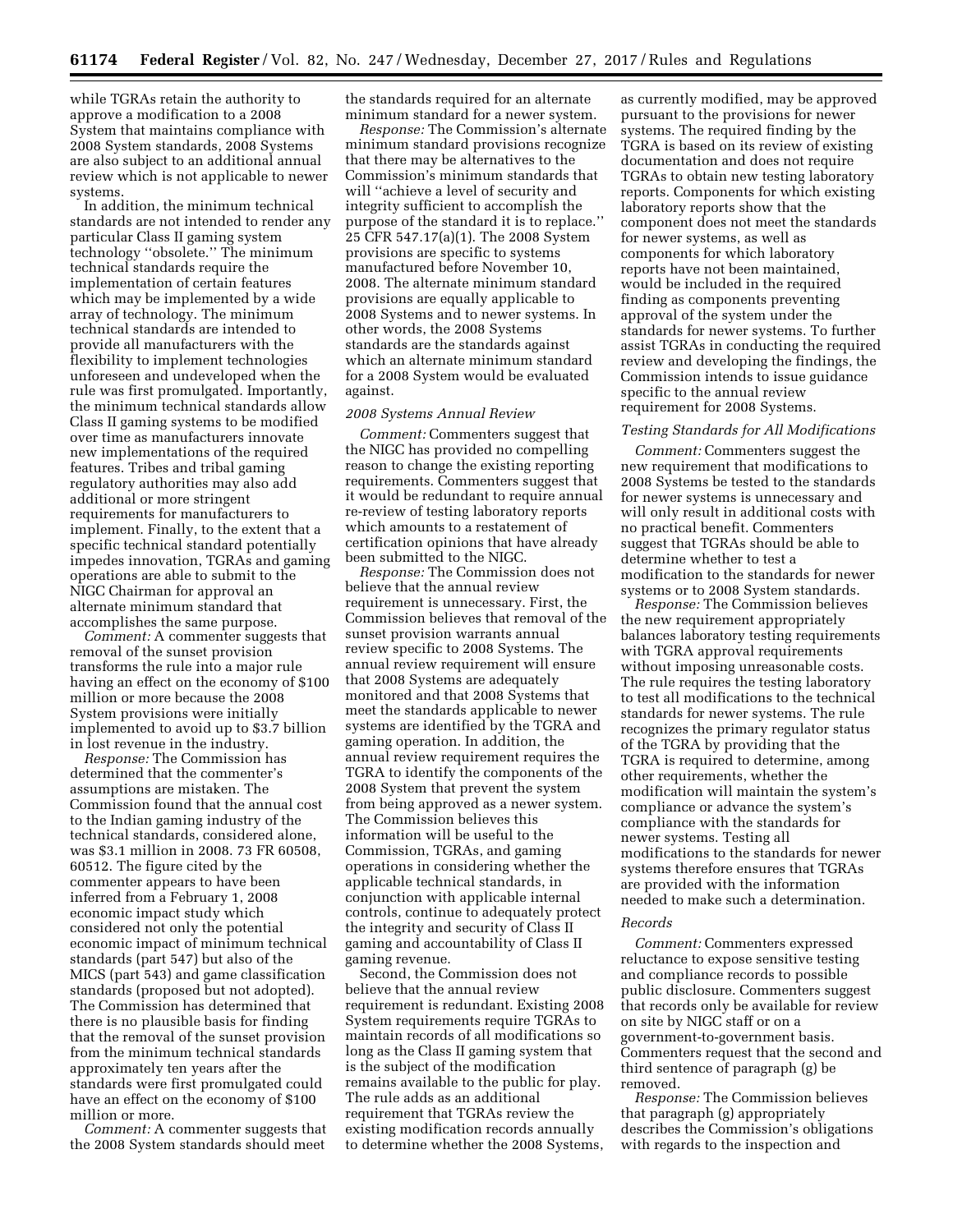release of records as set forth by IGRA, the Freedom of Information Act, 5 U.S.C. 552, and the Privacy Act of 1974, 5 U.S.C. 552a. The second sentence of paragraph (g), as limited by the third sentence, describes the Commission's intended internal use of such information.

# **Regulatory Matters**

### *Tribal Consultation*

The National Indian Gaming Commission is committed to fulfilling its tribal consultation obligations whether directed by statute or administrative action such as Executive Order (EO) 13175 (Consultation and Coordination with Indian Tribal Governments)—by adhering to the consultation framework described in its Consultation Policy published July 15, 2013. The NIGC's consultation policy specifies that it will consult with tribes on Commission Action with Tribal Implications, which is defined as: Any Commission regulation, rulemaking, policy, guidance, legislative proposal, or operational activity that may have a substantial direct effect on an Indian tribe on matters including, but not limited to the ability of an Indian tribe to regulate its Indian gaming; an Indian Tribe's formal relationship with the Commission; or the consideration of the Commission's trust responsibilities to Indian tribes. As discussed above, the NIGC engaged in extensive consultation on this topic and received and considered comments in developing this rule.

### *Regulatory Flexibility Act*

The rule will not have a significant impact on a substantial number of small entities as defined under the Regulatory Flexibility Act, 5 U.S.C. 601, *et seq.*  Moreover, Indian Tribes are not considered to be small entities for the purposes of the Regulatory Flexibility Act.

# *Small Business Regulatory Enforcement Fairness Act*

The rule is not a major rule under 5 U.S.C. 804(2), the Small Business Regulatory Enforcement Fairness Act. The rule does not have an effect on the economy of \$100 million or more. The rule will not cause a major increase in costs or prices for consumers, individual industries, Federal, State, local government agencies or geographic regions. Nor will the rule have a significant adverse effect on competition, employment, investment, productivity, innovation, or the ability of the enterprises, to compete with foreign based enterprises.

### *Unfunded Mandates Reform Act*

The Commission, as an independent regulatory agency, is exempt from compliance with the Unfunded Mandates Reform Act, 2 U.S.C. 1502(1); 2 U.S.C. 658(1).

#### *Takings*

In accordance with Executive Order 12630, the Commission has determined that the rule does not have significant takings implications. A takings implication assessment is not required.

# *Civil Justice Reform*

In accordance with Executive Order 12988, the Commission has determined that the rule does not unduly burden the judicial system and meets the requirements of section 3(a) and 3(b)(2) of the Order.

## *National Environmental Policy Act*

The Commission has determined that the rule does not constitute a major federal action significantly affecting the quality of the human environment and that no detailed statement is required pursuant to the National Environmental Policy Act of 1969, 42 U.S.C. 4321, *et seq.* 

#### *Paperwork Reduction Act*

The information collection requirements contained in this rule were previously approved by the Office of Management and Budget (OMB) as required by 44 U.S.C. 3501 *et seq.* and assigned OMB Control Number 3141– 0007, which expired in August of 2011. The NIGC is in the process of reinstating that Control Number.

#### **List of Subjects in 25 CFR Part 547**

Gambling, Indian—lands, Indian tribal government, Reporting and recordkeeping requirements.

Therefore, for reasons stated in the preamble, 25 CFR part 547 is amended as follows:

# **PART 547—MINIMUM TECHNICAL STANDARDS FOR CLASS II GAMING SYSTEMS AND EQUIPMENT**

■ 1. The authority citation for part 547 continues to read as follows:

**Authority:** 25 U.S.C. 2706(b).

■ 2. Revise § 547.5 to read as follows:

## **§ 547.5 How does a tribal government, TGRA, or tribal gaming operation comply with this part?**

(a) *Gaming systems manufactured before November 10, 2008.* (1) Any Class II gaming system manufactured before November 10, 2008, that is not compliant with paragraph (b) of this

section may be made available for use at any tribal gaming operation if:

(i) The Class II gaming system software that affects the play of the Class II game, together with the signature verification required by § 547.8(f) was submitted to a testing laboratory within 120 days after November 10, 2008, or October 22, 2012;

(ii) The testing laboratory tested the submission to the standards established by § 547.8(b), § 547.8(f), and § 547.14;

(iii) The testing laboratory provided the TGRA with a formal written report setting forth and certifying to the findings and conclusions of the test;

(iv) The TGRA made a finding, in the form of a certificate provided to the supplier or manufacturer of the Class II gaming system, that the Class II gaming system is compliant with § 547.8(b), § 547.8(f), and § 547.14;

(v) The Class II gaming system is only used as approved by the TGRA and the TGRA transmitted its notice of that approval, identifying the Class II gaming system and its components, to the Commission;

(vi) Remote communications with the Class II gaming system are only allowed if authorized by the TGRA; and

(vii) Player interfaces of the Class II gaming system exhibit information consistent with § 547.7(d) and any other information required by the TGRA.

(2) For so long as a Class II gaming system is made available for use at any tribal gaming operation pursuant to this paragraph (a) the TGRA shall:

(i) Retain copies of the testing laboratory's report, the TGRA's compliance certificate, and the TGRA's approval of the use of the Class II gaming system;

(ii) Maintain records identifying the Class II gaming system and its current components; and

(iii) Annually review the testing laboratory reports associated with the Class II gaming system and its current components to determine whether the Class II gaming system may be approved pursuant to paragraph  $(b)(1)(v)$  of this section. The TGRA shall make a finding identifying the Class II gaming systems reviewed, the Class II gaming systems subsequently approved pursuant to paragraph  $(b)(1)(v)$ , and, for Class II gaming systems that cannot be approved pursuant to paragraph  $(b)(1)(v)$ , the components of the Class II gaming system preventing such approval.

(3) If the Class II gaming system is subsequently approved by the TGRA pursuant to paragraph (b)(1)(v) as compliant with paragraph (b) of this section, this paragraph (a) no longer applies.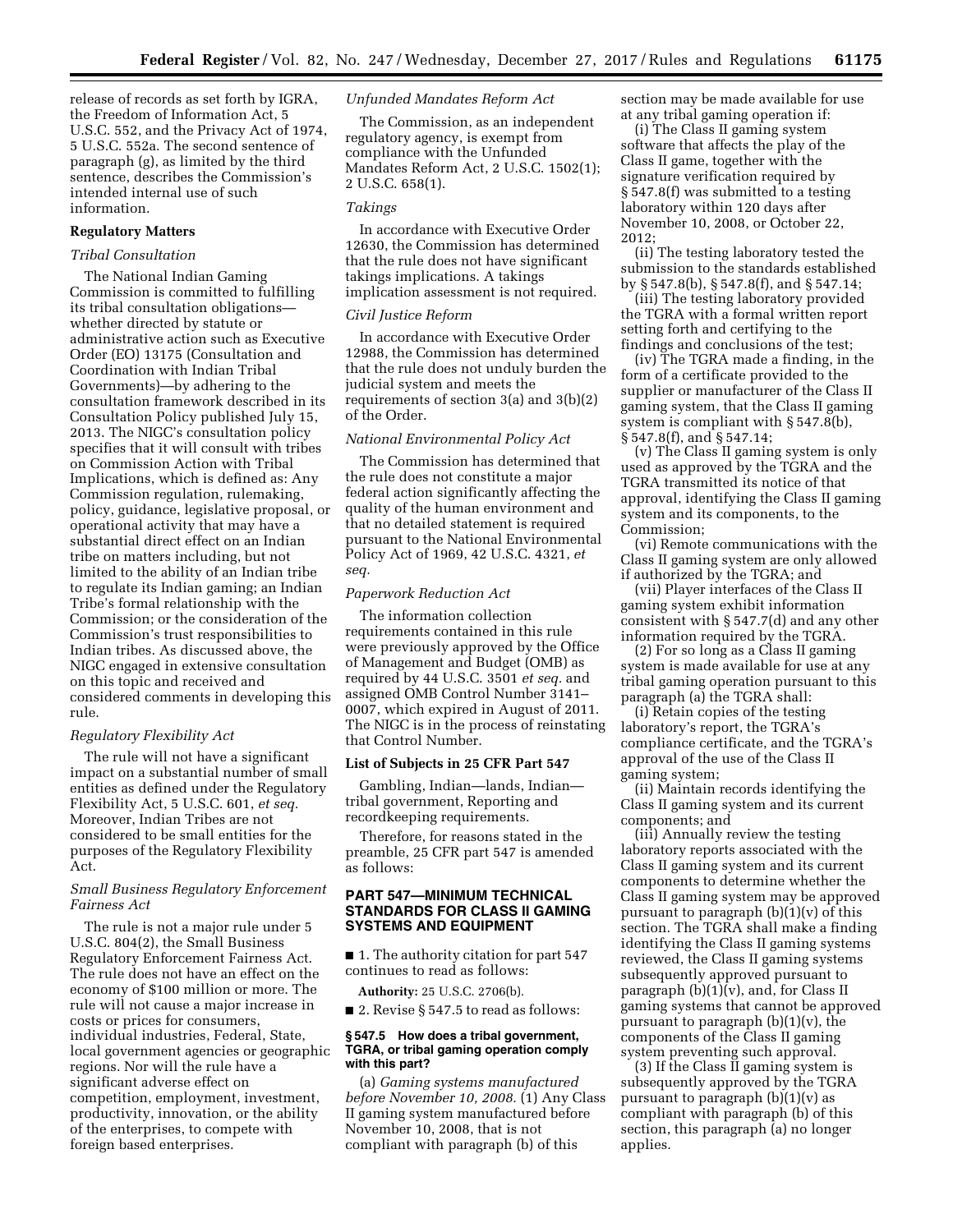(b) *Gaming system submission, testing, and approval—generally.* (1) Except as provided in paragraph (a) of this section, a TGRA may not permit the use of any Class II gaming system in a tribal gaming operation unless:

(i) The Class II gaming system has been submitted to a testing laboratory; (ii) The testing laboratory tests the

submission to the standards established by:

(A) This part;

(B) Any applicable provisions of part 543 of this chapter that are testable by the testing laboratory; and

(C) The TGRA;

(iii) The testing laboratory provides a formal written report to the party making the submission, setting forth and certifying its findings and conclusions, and noting compliance with any standard established by the TGRA pursuant to paragraph (b)(1)(ii)(C) of this section;

(iv) The testing laboratory's written report confirms that the operation of a player interface prototype has been certified that it will not be compromised or affected by electrostatic discharge, liquid spills, electromagnetic interference, or any other tests required by the TGRA;

(v) Following receipt of the testing laboratory's report, the TGRA makes a finding that the Class II gaming system conforms to the standards established by:

(A) This part;

(B) Any applicable provisions of part 543 of this chapter that are testable by the testing laboratory; and

(C) The TGRA.

(2) For so long as a Class II gaming system is made available for use at any tribal gaming operation pursuant to this paragraph (b) the TGRA shall:

(i) Retain a copy of the testing laboratory's report; and

(ii) Maintain records identifying the Class II gaming system and its current components.

(c) *Class II gaming system component repair, replacement, or modification.* (1) As permitted by the TGRA, individual hardware or software components of a Class II gaming system may be repaired or replaced to ensure proper functioning, security, or integrity of the Class II gaming system.

(2) A TGRA may not permit the modification of any Class II gaming system in a tribal gaming operation unless:

(i) The Class II gaming system modification has been submitted to a testing laboratory;

(ii) The testing laboratory tests the submission to the standards established by:

(A) This part;

(B) Any applicable provisions of part 543 of this chapter that are testable by the testing laboratory; and

(C) The TGRA;

(iii) The testing laboratory provides a formal written report to the party making the submission, setting forth and certifying its findings and conclusions, and noting compliance with any standard established by the TGRA pursuant to paragraph (c)(2)(ii)(C) of this section;

(iv) Following receipt of the testing laboratory's report, the TGRA makes a finding that the:

(A) The modification will maintain or advance the Class II gaming system's compliance with this part and any applicable provisions of part 543 of this chapter; and

(B) The modification will not detract from, compromise or prejudice the proper functioning, security, or integrity of the Class II gaming system;

(3) If a TGRA authorizes a component modification under this paragraph, it must maintain a record of the modification and a copy of the testing laboratory report so long as the Class II gaming system that is the subject of the modification remains available to the public for play.

(d) *Emergency Class II gaming system component modifications.* (1) A TGRA, in its discretion, may permit the modification of previously approved components to be made available for play without prior laboratory testing or review if the modified hardware or software is:

(i) Necessary to correct a problem affecting the fairness, security, or integrity of a game or accounting system or any cashless system, or voucher system; or

(ii) Unrelated to game play, an accounting system, a cashless system, or a voucher system.

(2) If a TGRA authorizes modified components to be made available for play or use without prior testing laboratory review, the TGRA must thereafter require the hardware or software manufacturer to:

(i) Immediately advise other users of the same components of the importance and availability of the update;

(ii) Immediately submit the new or modified components to a testing laboratory for testing and verification of compliance with this part and any applicable provisions of part 543 of this chapter that are testable by the testing laboratory; and

(iii) Immediately provide the TGRA with a software signature verification tool meeting the requirements of

§ 547.8(f) for any new or modified software component.

(3) If a TGRA authorizes a component modification under this paragraph, it must maintain a record of the modification and a copy of the testing laboratory report so long as the Class II gaming system that is the subject of the modification remains available to the public for play.

(e) *Compliance by charitable gaming operations.* This part does not apply to charitable gaming operations, provided that:

(1) The tribal government determines that the organization sponsoring the gaming operation is a charitable organization;

(2) All proceeds of the charitable gaming operation are for the benefit of the charitable organization;

(3) The TGRA permits the charitable organization to be exempt from this part;

(4) The charitable gaming operation is operated wholly by the charitable organization's employees or volunteers; and

(5) The annual gross gaming revenue of the charitable gaming operation does not exceed \$3,000,000.

(f) *Testing laboratories.* (1) A testing laboratory may provide the examination, testing, evaluating and reporting functions required by this section provided that:

(i) It demonstrates its integrity, independence and financial stability to the TGRA.

(ii) It demonstrates its technical skill and capability to the TGRA.

(iii) If the testing laboratory is owned or operated by, or affiliated with, a tribe, it must be independent from the manufacturer and gaming operator for whom it is providing the testing, evaluating, and reporting functions required by this section.

(iv) The TGRA:

(A) Makes a suitability determination of the testing laboratory based upon standards no less stringent than those set out in  $\S 533.6(b)(1)(ii)$  through (v) of this chapter and based upon no less information than that required by § 537.1 of this chapter, or

(B) Accepts, in its discretion, a determination of suitability for the testing laboratory made by any other gaming regulatory authority in the United States.

(v) After reviewing the suitability determination and the information provided by the testing laboratory, the TGRA determines that the testing laboratory is qualified to test and evaluate Class II gaming systems.

(2) The TGRA must:

(i) Maintain a record of all determinations made pursuant to